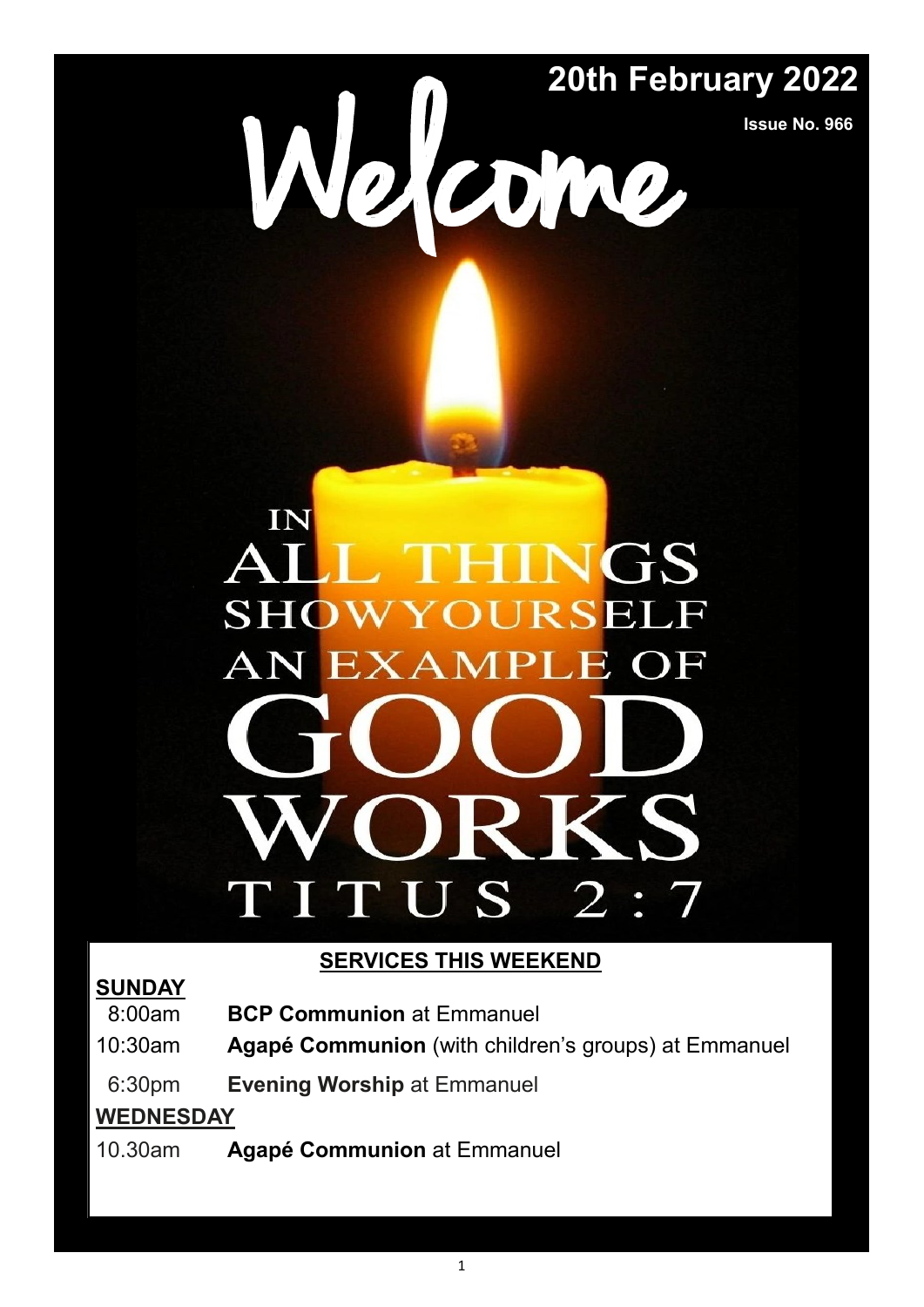# **MAGAZINE LINK**

# **[https://www.emmanuelplymouth.co.uk/Publisher/File.aspx?ID=300357](https://emmanuelplymouth.co.uk/Publisher/File.aspx?ID=300357)**

# **LENT COURSE**

LENT COURSE – six Wednesday gatherings on prayer, comprising video teaching from Pete Greig, discussion around a table, and prayer together. Each session will be run twice in church, at 11.30am (followed by soup) and then again at 7.30pm, aiming to finish in an hour. In advance, you may like to watch Pete's 20 minute video introduction

'*Why pray?'*, on this link: **[https://prayercourse.org/session/why](https://prayercourse.org/session/why-pray/)-pray/**

| Wed 2 March  | <b>Adoration</b>         | Our Father in heaven,<br>hallowed be your name |
|--------------|--------------------------|------------------------------------------------|
| Wed 9 March  | <b>Petition</b>          | Give us today our daily bread                  |
| Wed 16 March | <b>Intercession</b>      | Thy Kingdom Come                               |
| Wed 23 March | <b>Unanswered Prayer</b> | Your will be done                              |
| Wed 30 March | Contemplation            | On earth as in heaven                          |
| Wed 6 April  | Listening                | Give us today our daily bread                  |

| <b>FREE TO A GOOD HOME</b>                                                                                                                                                                                                               | <b>FOR YOUR LENT DEVOTIONS</b>                                                                                                                                                                                                                                                                                                                                                                                                                                             |
|------------------------------------------------------------------------------------------------------------------------------------------------------------------------------------------------------------------------------------------|----------------------------------------------------------------------------------------------------------------------------------------------------------------------------------------------------------------------------------------------------------------------------------------------------------------------------------------------------------------------------------------------------------------------------------------------------------------------------|
| Karl has been asked to make you<br>aware of the following which a<br>neighbour is offering for free!<br>Contact him for details.<br>karl.freeman@emmanuelplymouth.co.uk<br>a wardrobe<br>single bed<br>sofa - an old fashioned blue one. | FOR YOUR LENT DEVOTIONS - we have<br>bought 50 copies of 'To Seek and To Save' by<br>Sinclair Ferguson, available for collection from<br>the back of church. Daily readings for Lent<br>from the second half of Luke's Gospel.<br>One reviewer says: 'Younger and older<br>believers will find much to challenge,<br>encourage and stimulate faith in the Lord'.<br>The books have cost us £5 each.<br>Voluntary donations to cover cost are<br>welcome, but not essential |

# **COFFEE MORNING next Saturday**

Next Saturday's coffee morning, **Saturday 26th February** in the back of church at **10.30am**, will be in aid of St Pauls' Community Larder. This excellent initiative is serving those most in need of support throughout Efford, as will be explained by one of the initiative leaders, Jo Connett. Jo will also join us at Emmanuel this Sunday to tell us more. As always, cakes and preserves will be on sale. Please try to put this in your diaries to support this good work.

# **MONTHLY PRAYER MEETING**

**Please come to the Lent Course on Wednesday 2nd March (see above)**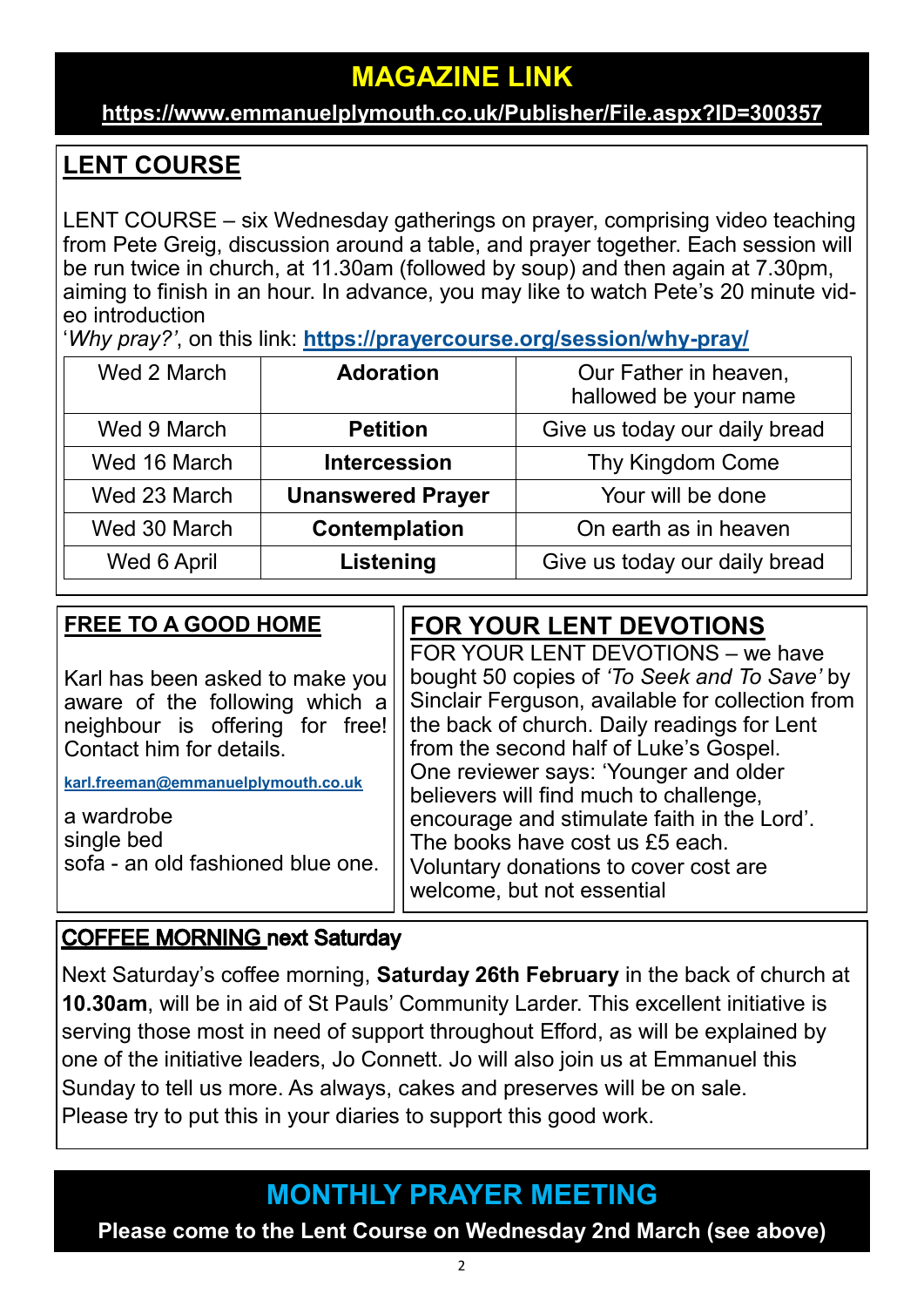# **WEBSITE LINK**

**<https://www.emmanuelplymouth.co.uk/>**

# **SERVICES**

# **facebook You Tube**

#### **Sunday**

Emmanuel's Sunday services are shown on the front page. Please note, the 10.30am service is live on **[Facebook](https://www.facebook.com/emmanuelwithstpauls/)** and **[YouTube](https://www.youtube.com/channel/UCqTPdwPeUXD1TIFuG76xLfg)**.

**Monday – Thursday, and Saturday**, 9am Morning prayers on **[Facebook](https://www.facebook.com/emmanuelwithstpauls/)**

**Wednesday,** 10.30am Short agape service at Emmanuel

**Monday – Sunday**, 9pm A short service of Compline on **[Facebook](https://www.facebook.com/emmanuelwithstpauls/)**

# **SUNDAY LUNCH**

Informal fellowship over Sunday lunch. Stan Porter has taken over from Stephen organising the carvery lunch at Raffles (£6.50, children half price). All welcome, but please contact **[Stan](mailto:stanlaptop@blueyonder.co.uk)** if possible before Thursdays or put your name on the board at the church

# **RON'S ECO-TIPS**

A plastic cup can take 50 years to breakdown in to micro plastics……carrier bags take between 200 and 1000 years. Put in context this means that archaeologists working on Battle of Hastings sites could still be finding drinks bottles (if they'd been around then).

**SUPPORTING MINISTRY**

**Can you help with any of these three opportunities to support the ministry of Emmanuel?**

# **OPPORTUNITY #1**

*Tea Break* is restructuring and is looking for a new faces to be part of its leadership team.

If you feel God is calling you to this area of work please contact **[Tim](mailto:atlyddon@gmail.com)** or **[Karl](mailto:karl.freeman@emmanuelplymouth.co.uk)** or turn up to the meeting in the Oval room this Wednesday,23rd Feb, at 2.30pm

# **OPPORTUNITY #2**

Can you spare 3hrs a month to help *Emmanuel Child Contact Centre*? Volunteers are required to join the Contact Centre team rota.

The centre meets 1st and 3rd Saturday on the month in Emmanuel Church Halls. Please contact **[Netty](mailto:office@emmanuelplymouth.co.uk)** in the church office on 01752 360317 if you can help.

# **OPPORTUNITY #3**

*Prayers for attendees in Church during Holy Communion* The intention is to have a monthly rota of two... Currently we have enough volunteers for it to come around twice a year. Please tell me if you can help or are curious. **[Ron Wheeler](mailto:ronwheeler10@gmail.com)** 227003

# **YOU TUBE SUNDAY SERVICE STREAMING LINK**

**<https://www.youtube.com/channel/UCqTPdwPeUXD1TIFuG76xLfg>**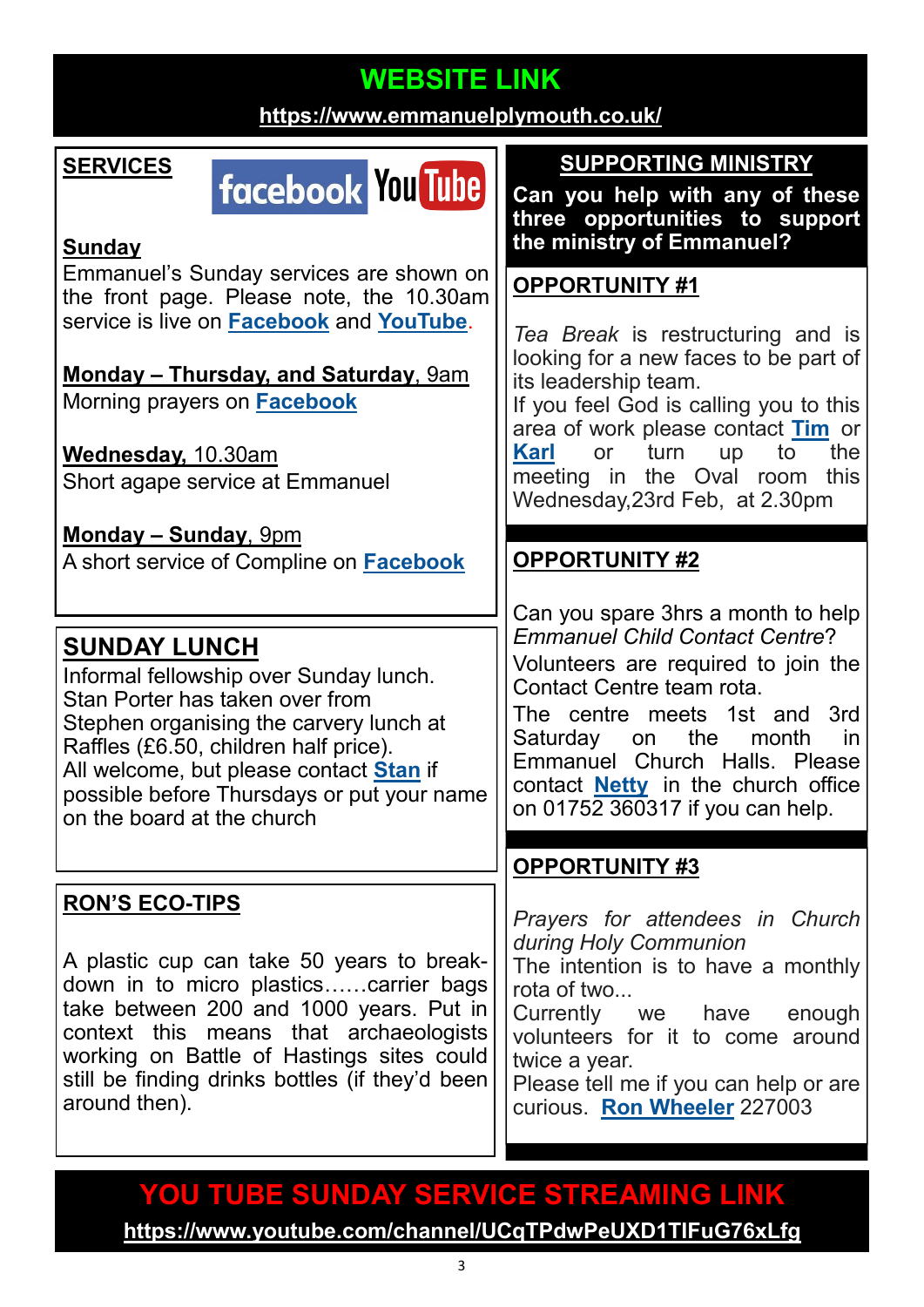|                                                    | $\mathbf C$<br>FO<br>$\overline{\phantom{a}}$<br>$\blacksquare$                                                                                                                                                                                                                                     |  |
|----------------------------------------------------|-----------------------------------------------------------------------------------------------------------------------------------------------------------------------------------------------------------------------------------------------------------------------------------------------------|--|
|                                                    | For our government, based on Psalm 72                                                                                                                                                                                                                                                               |  |
| <b>SUN</b>                                         | God of justice, we pray for the justice system in this country—the police,<br>the courts, lawyers, the Ministry of Justice, the Crown Prosecution<br>service. Please bring hearts of fairness and minds of wisdom so that<br>righteous judgments are made and so we can live in a peaceful society. |  |
| <b>MON</b>                                         | Compassionate Father, we pray that those in authority in our nation<br>would act from a desire to protect the most vulnerable in our society and<br>not be motivated by the will to please the most powerful in our country.                                                                        |  |
| TUE                                                | Sovereign Lord, we pray that all those with power and authority in our<br>country would recognise that the ultimate sovereignty lies with you. We<br>pray they would seek to follow your will and so as a result this nation will<br>prosper in every way.                                          |  |
| WED                                                | God of shelter and peace, we pray for the work of the Foreign Office, the<br>security services and the diplomatic service. We pray you would give<br>them wisdom and discernment so we can live at peace and secure from<br>external threats.                                                       |  |
| HU                                                 | Merciful Father, we pray for an end to social injustice. Please reveal<br>yourself to those whose hopelessness has led to lives of violence or<br>addiction, so they will know they are precious to you and will have fresh<br>hope.                                                                |  |
| <b>FRI</b>                                         | Glorious Lord, we pray for all Christians who work as public servants to<br>bring glory to you in their work. We pray that the overflowing of your love<br>in them would benefit all they encounter in their work.                                                                                  |  |
| <b>SAT</b>                                         | Generous provider, we pray that as a nation we would recognise how<br>blessed we are to live in such a wealthy, healthy and relatively safe<br>country. We give you thanks and praise for all that you are.                                                                                         |  |
| <b>THESE PRAYERS WERE PROVIDED BY: Jane Turner</b> |                                                                                                                                                                                                                                                                                                     |  |

# **CONTACT DETAILS Tel: 01752 260317**

**Email: office@emmanuelplymouth.co.uk Facebook: Emmanuel with St Pauls PUBLICATION DEADLINE: 6pm MONDAYS**